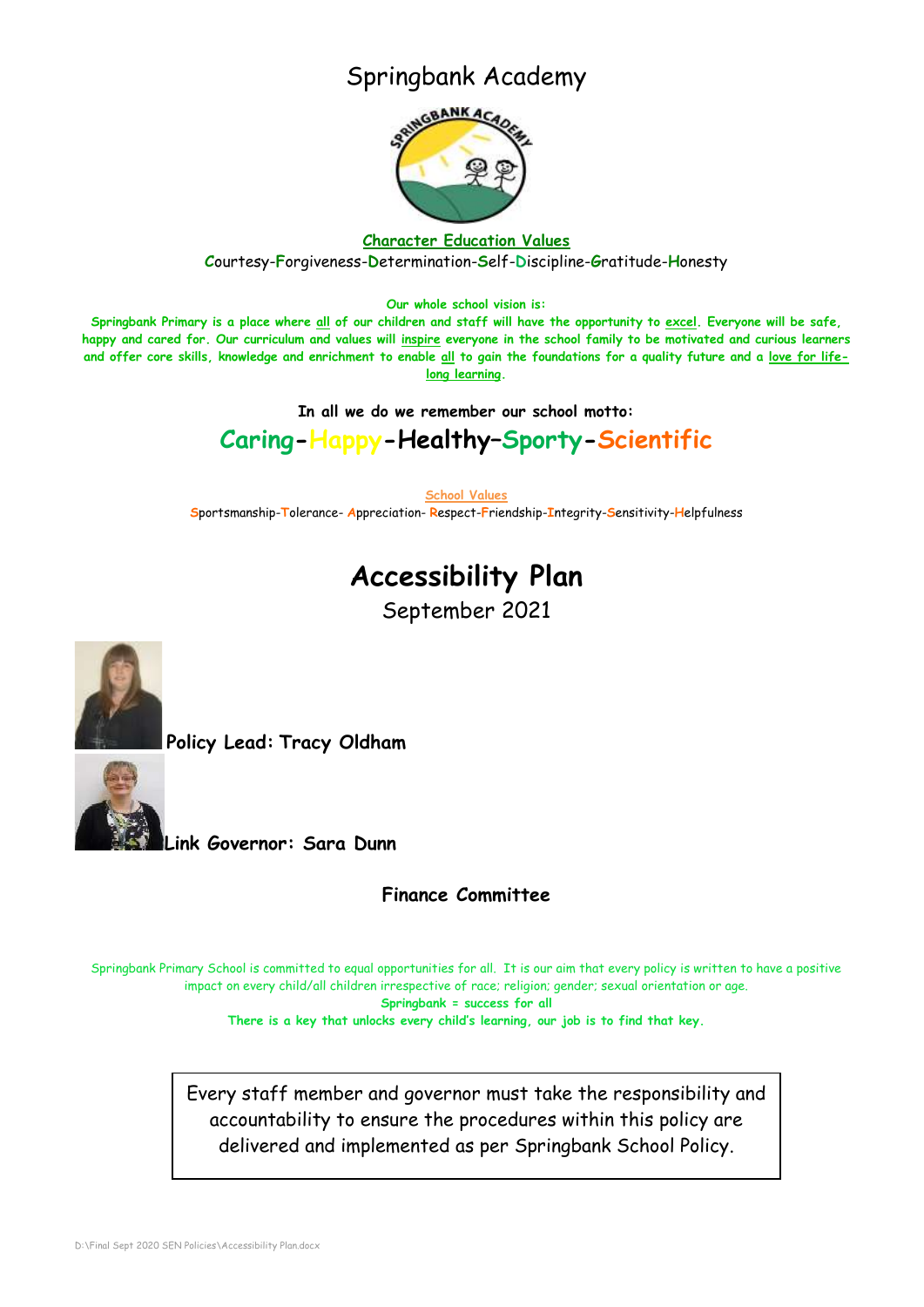Springbank Academy



# **Annual Disabled Access Audit / Action Plan September 2021**



**"The key to successful integration is ensuring that the door is always open and no routes to learning are blocked. Every effort is made to cater for the unique needs of each individual"**

### **SCHOOL BUILDING**

| <b>AREA</b>                                                   | $\checkmark$ or | <b>ACTION</b> | <b>PERSON</b><br>Responsible |
|---------------------------------------------------------------|-----------------|---------------|------------------------------|
|                                                               | X               | Required      |                              |
| All the areas to which pupils should have access, including:  |                 |               |                              |
| Classrooms                                                    | ✓               |               |                              |
| Hall / dining area                                            |                 |               |                              |
| Playground                                                    |                 |               |                              |
| Sports field                                                  |                 |               |                              |
| Toilet facilities                                             |                 |               |                              |
| Physical structures such as doorways, which may act as        | ✓               |               |                              |
| barriers to pupils who use wheelchairs                        |                 |               |                              |
| The existence of safe pathways of travel around the school    | ✓               |               |                              |
| site / parking arrangements                                   |                 |               |                              |
| School environment not confusing or disorientating for        | ✓               |               |                              |
| disabled pupils with visual impairment                        |                 |               |                              |
| Signage / symbols in place                                    | $\checkmark$    |               |                              |
| Accessible storage to enable disabled pupils to access aids   | ✓               |               |                              |
| and equipment in place                                        |                 |               |                              |
| Reasonable adjustments in place to include people with whom   | ✓               |               |                              |
| their disabilities affect their hearing, including rooms with |                 |               |                              |
| poor acoustics / noisy equipment                              |                 |               |                              |
| Emergency and evacuation systems, including alarm with both   | $\checkmark$    |               |                              |
| visual and auditory components                                |                 |               |                              |

### **THE CURRICULUM**

| <b>AREA</b>                                                                                                                                                                                                                                          | or X | <b>ACTION</b><br>Required | <b>PERSON</b><br>Responsible |
|------------------------------------------------------------------------------------------------------------------------------------------------------------------------------------------------------------------------------------------------------|------|---------------------------|------------------------------|
| Is adequate provision made for making information available<br>to all people who may need access to goods, services and<br>facilities?                                                                                                               |      |                           |                              |
| Do we provide information when required in Braille, large<br>print, Comic Sans font (for pupils with a Dyslexia profile) or<br>on audiotape for pupils and prospective pupils who may have<br>difficulty with standard forms of printed information? |      |                           |                              |
| Do we ensure that information is presented to groups in a<br>way which is user friendly for people with disabilities which                                                                                                                           |      |                           |                              |